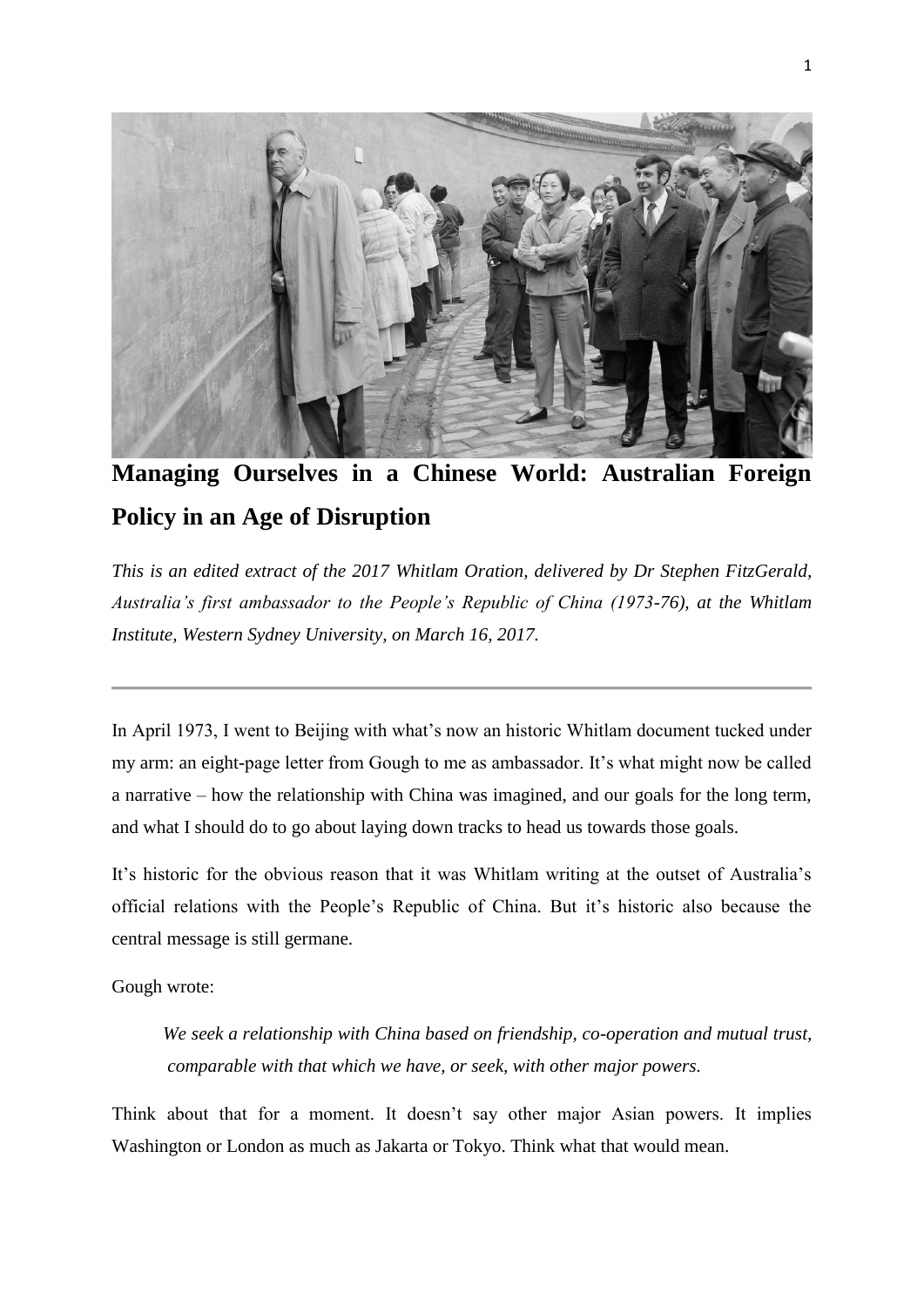It would mean a comparable familiarity, in government and society, and comparable closeness, access, and trust, and potential to influence – and, in Gough's view, also the capacity to look to our own interests, and capacity to say "no". He wrote:

*We … need to measure our actions carefully so that we do not give the Chinese the impression that we are careless of our own interests. They are themselves hardheaded realists, and it would be unnatural of them not to take advantage of us or hold us in contempt for apparent weakness.*

Australia has never had this "comparable" relationship with China.

At prime minister level we came some way towards it in the 1980s with Bob Hawke, who spent literally days in the company of Chinese leaders, listening, learning and persuading, to an extent that the British and US ambassadors in Beijing apparently complained that these leaders spent more time thinking about Australia than about any other country.

We've not since had that kind of closeness, except briefly between Paul Keating and Vice Premier Zhu Rongji. But now, more than at any time in our history, we need a relationship with China "comparable with that which we have, or seek, with other major powers".

## **Living in a Chinese world**

Why? Because we are living in a Chinese world. But we don't have a relationship to match it.

Let me recall here a view Gough had from when we first met in 1967: we can't think clearly about China if we can't think clearly about the US. In America now we have Donald Trump, and that is the biggest wake-up call for clear thinking about America at least since the Vietnam War years. This is not to say there hasn't been cause in the years between; there just hasn't been the scale of shock.

Trump has debauched the American system and practice of government, compromised America's security, and destabilised international politics.

For Australia, if you didn't already think we should have a more hard-headed, more independent relationship within the alliance, Trump's ascension has laid bare the danger of our dependence, our unquestioning involvement with America's foreign contests and wars, and the delusion that our interests and America's are the same, or that the US cares about ours.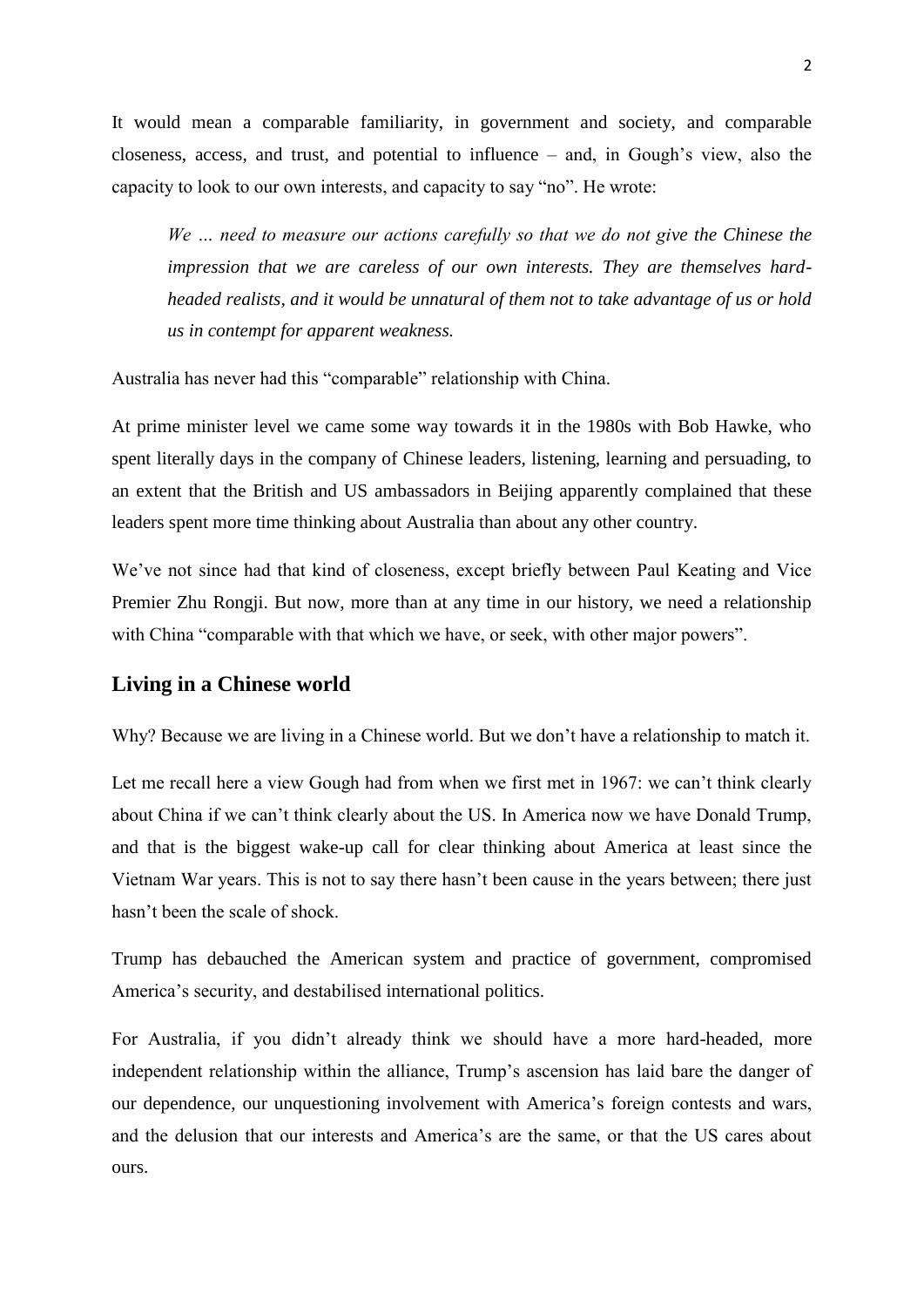And if you didn't already question aspects of the indiscriminate claim to shared values with the US – for example, America's gun culture, religion in politics, or plutocratic government – the values Trump brings to the presidency, including his assault on the values we do share, and the idea of truth, facts and integrity in public life, are an affront to ours and should be called out for what they are.

Opposition foreign affairs spokesperson Penny Wong got it pretty right [when she said](http://www.smh.com.au/comment/trumps-election-is-a-turning-point-for-australian-foreign-policy-20161114-gsp5kd.html) after Trump's election that Labor's support for the alliance:

*… has never meant that we trade away our values – values like respect and equality for women, racial and religious tolerance, and economic and social openness.*

The alliance must be "defined", she said, by the principles of democracy, freedom and human rights. But Malcolm Turnbull and his ministers have simply walked past.

This sullies our reputation, subverts any claim to principled, moral or ethical example in world affairs, and makes it derisory for us to pretend to bear witness to values in dealing with other countries. Like China.

No-one pretends we have shared values with China – certainly not the values of the ruling political order or the party state. That's been a given in our relations. But a corollary of Trump's ascension is that a relationship of influence with China is more necessary, and more urgent, than it has ever been.

Australia must now rethink the orientation of foreign policy, and the focus we give to China, Asia and the US.

Let me now explain what I mean by living in a Chinese world.

One part is what the Australian public and politicians see, and perhaps understand. This is China as state: Great Power, paramount power in Asia, asserting a sphere of influence in immediate neighbouring countries and seas, challenger to the US, economic giant, largest trading partner of Australia, New Zealand, ASEAN, Japan, Korea, and significant investor in all our economies.

All of those things, yes, but in the end, mostly, China "over there".

Sure, you might say, there's been a power shift. But that doesn't mean us, here in Australia, living in a Chinese world. I think it does, but let me go to another aspect, which I'm not sure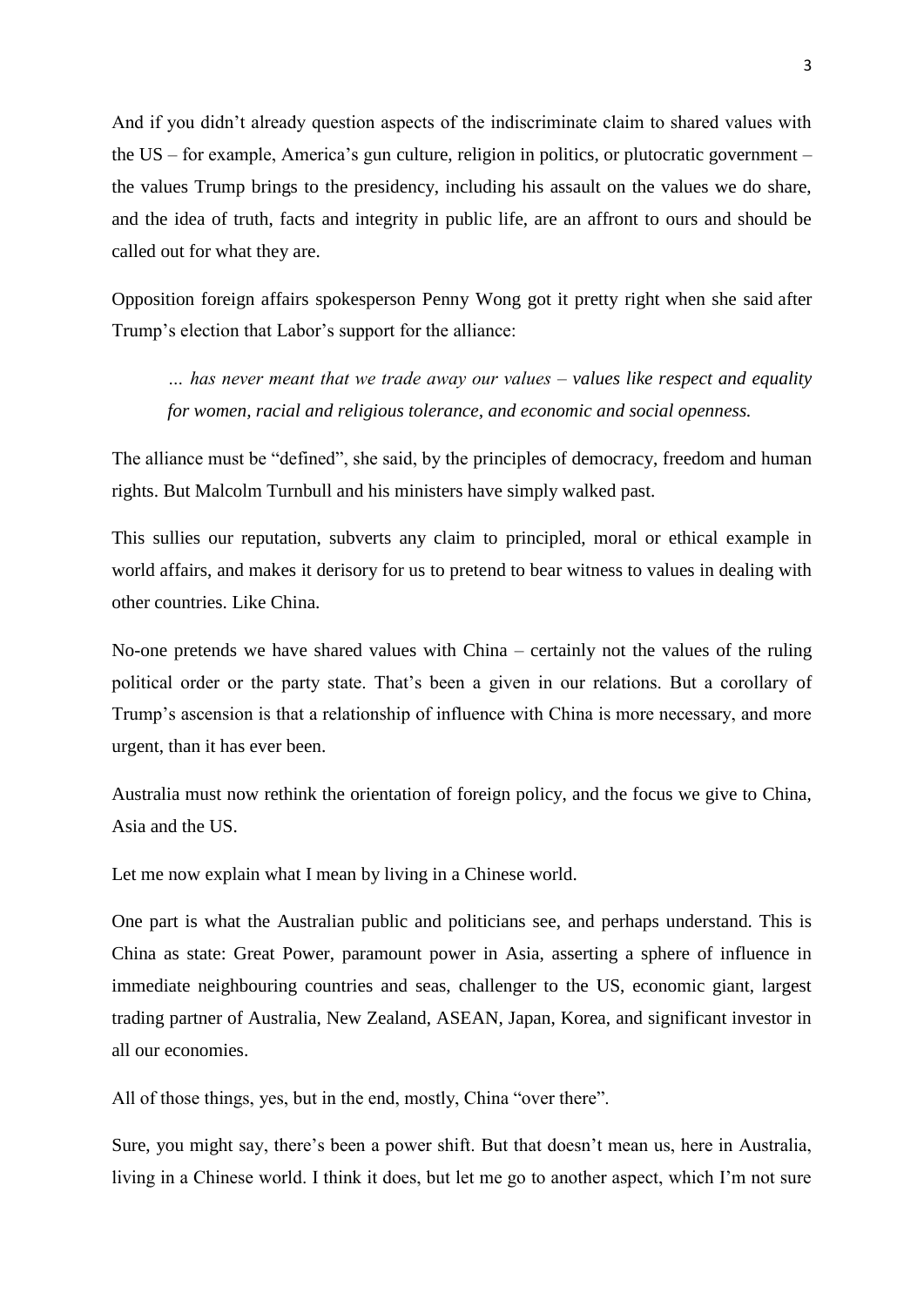Australians do understand or even see. This is China as wellspring of influence on us. "Over here", you might say.

In 2007, Australian international relations specialist Coral Bell [published an essay](https://www.lowyinstitute.org/sites/default/files/pubfiles/LIP21_BellWEB_1.pdf) with the graphic title "The End of the Vasco da Gama Era". This meant we had come to "the end of Western ascendancy over the non-Western world", and the end of "unchallenged US paramountcy".

The ending of that era left no one power to define a new global era. But in Asia, we had what might be called the beginning of the Sinic Era. This is not just the fact of China's wealth and power, but the influence – political and social, not just economic.

This influence takes the form of China's funding, building and acquisition of infrastructure; of the very substantial flows of Chinese people, for tourism, business, study and migration; of enormous outflows of money – corporate and private, clean and black; of the "small-c" culture people carry with them from China, including its business culture; and in our domestic societies the influence of China's state-sponsored activism, and its seeking to rekindle a sense of Chineseness among long-standing ethnic Chinese populations.

This is facilitated by the Sinosphere. Not every Chinese in China, or Southeast Asia, or the 900,000 ethnic Chinese in Australia, speaks Mandarin Chinese, the official language of China. But Mandarin, long scattered through our region, is now re-seeded and refreshed.

Where once, when I first travelled in Southeast Asia, you'd be delighted if you found anyone who could speak it, now you hear it all around you in Southeast Asian cities and towns. And in the streets of Sydney and Melbourne. Chinese speakers, bloggers and tweeters can now move in our region within this linguistic space and not, unless they choose, having to leave it except momentarily at border controls.

All this influence – direct and indirect, state-sponsored and spontaneous – is percolating through our region and into our societies, nudging at how we function, at our values, our decisions and, sometimes, the way we think. In our universities, for example, in the way they think about the golden horde of Chinese students, and where some just take the money and pass them at all costs.

Now, this influence is not bad, threatening or malign. Most is in fact benign, beneficial to us, and welcome. It's how we handle it that matters. But whichever way you regard it, it's what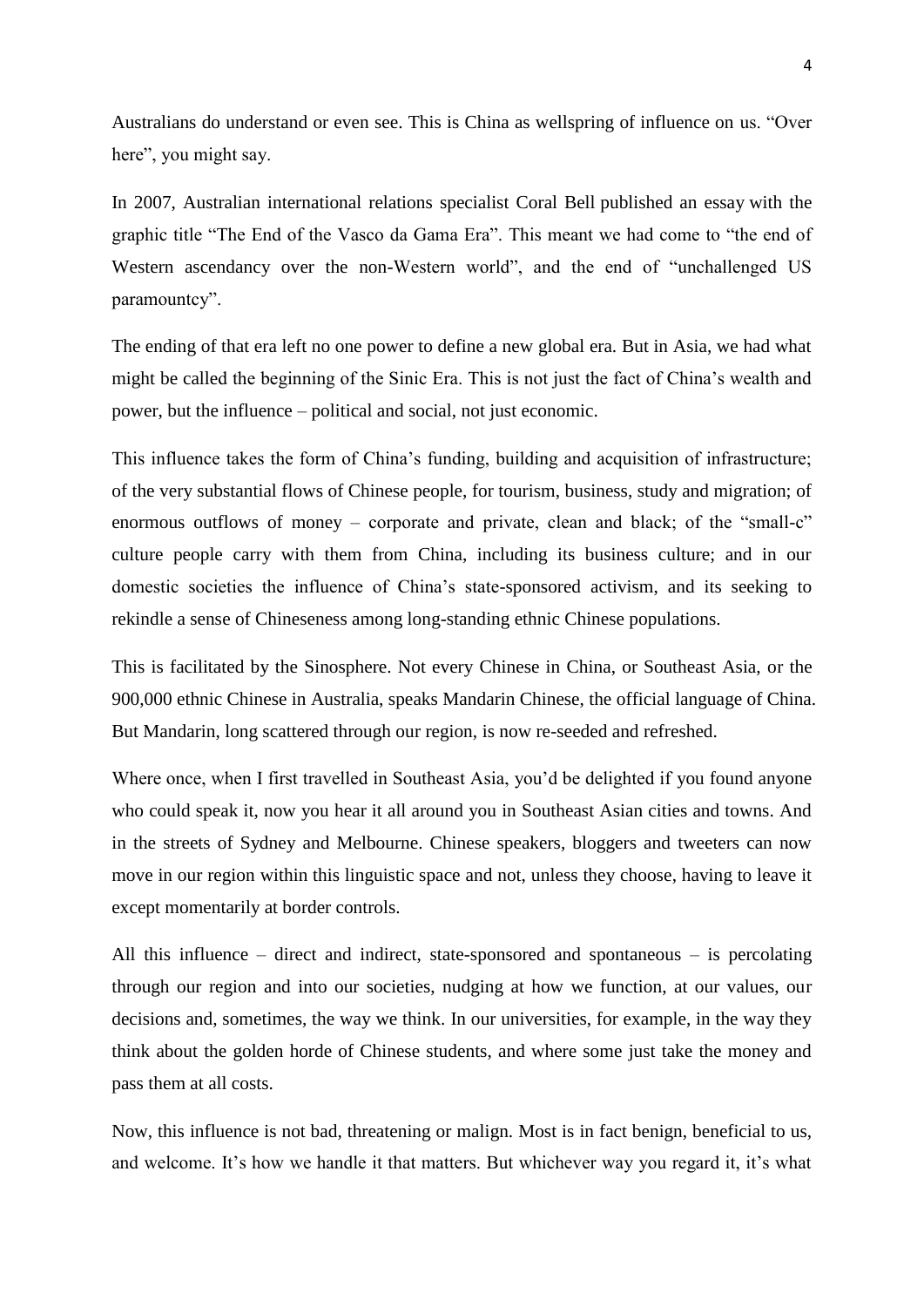happens when you have a new Great Power and a sphere of influence, in this case magnified by China's size and mass and numbers.

Political Australia doesn't appear ready for it. Canberra politicians and certain Americophile think-tanks, and media that mostly retails unprocessed feed from those two, seem locked still in past ways of thinking about China – as state actor, China as challenger to the US and security concern, China as ATM, China as business as usual. And an inclination to denial at just how far this influence has gone, how pervasive is the Chinese world in ours, how different is the challenge of managing it.

There are many reasons for this, but here are three I think important.

One, it's hard for people in Australia to accept the end of the era of Vasco da Gama, hard to turn and face the fact that the flow of influence might now be the other way.

Two, is the failure of governments to implant in our education the study of China and Chinese. If they had, it would have given us what's missing at the top of our political and other institutions – a critical mass of leaders who know China, who understand Chinese thinking, who can imagine a Chinese world and not be intimidated by it, and who can themselves think in Chinese.

In the national parliament, the sum of China literacy is close to zero. And it's not much better across our public sector institutions. For example, in 2016, an arm of the Commonwealth government critical to how we manage ourselves in this Chinese world organised for senior staff an external expert briefing on the Chinese Communist Party and how it works – because, in the words of the agency head, "they know nothing about it". In 2016.

It's good this deficit was recognised. But a quick remedial skate around a China topic doesn't give us the capacity for sustained, long-term management of ourselves in a Chinese world.

A third reason is political will. Since September 11 there has been an acceleration of the enmeshment of Australian defence forces and intelligence establishments with those of the US. As Julie Bishop said [exultantly](http://foreignminister.gov.au/speeches/Pages/2017/jb_sp_170126.aspx) in Los Angeles in January, Australian and US forces are "deeply" integrated, and "Australian personnel are in line and command positions inside the US military".

The deputy sheriff, embedded. And compromised.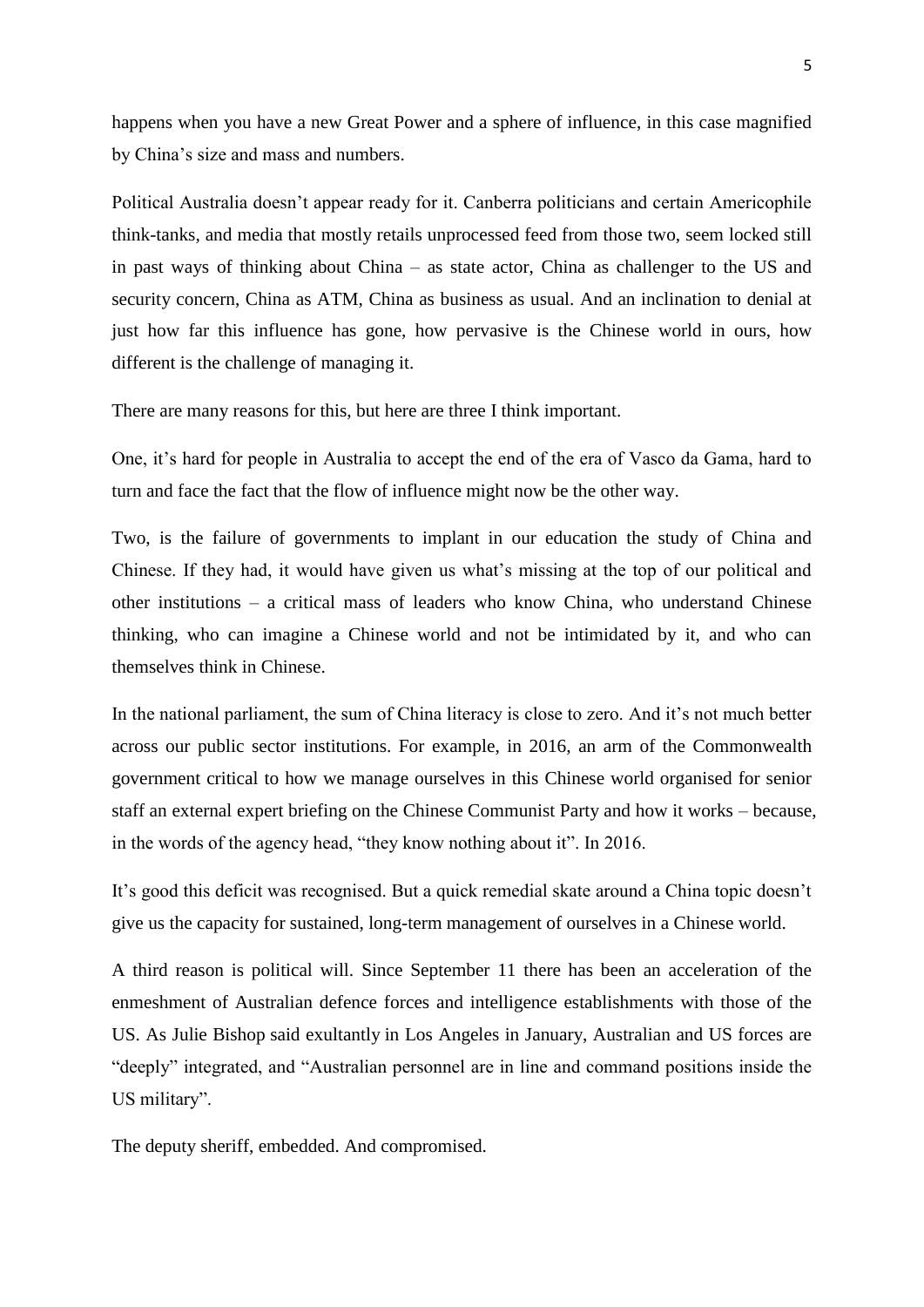More serious is the thinking that goes with it. With some exceptions, a majority of Australian politicians, on both sides of politics, others involved in the policy process, and our intelligence and defence services, seem to have a chronic dependence (in the sense we use that term for health and social problems) on US views and assessments, and an intellectual laziness about stirring themselves to think, outside the American box, on everything from Iraq to Afghanistan and Syria and the Chinese world.

An example is the South China Sea, where freedom of navigation is said to be under threat. There has been no Chinese interruption to freedom of commercial navigation, nor will there be - because it would be crippling for China.

What the US is about is freedom for its military ships and aircraft to push hard up against Chinese-claimed waters – which it would not remotely countenance near its own claimed waters – but that's the line Australia supports.

If you had any doubts about this mental dependence, it was on full display this week in the pleading anxiety of Julie Bishop, in a speech in Singapore, for the US to remain "the indispensable strategic power" in the region, and her attack on China as "unsuited" to be a regional leader. There's a dangerous failure of imagination here. If you can't imagine the alternative, you can't prepare for it.

This is not to say we should roll over and let China tickle our tummy. But we must clear away the mental baggage of dependence, so we can see China clearly, understand it in terms of our national interests, and deal with it on our terms. It is we who are living in the Chinese world, not the US. And it's we who have to work out how we respond to its disruptions.

Here are three illustrations of how this world impacts on ours.

One is the growing influence of China in our domestic society through an offensive of soft power.

We're not the only target, and in itself this kind of activity is neither new nor illegitimate. All governments do it. Questions only arise if it crosses a line to interference, infringes national interests, or challenges basic values or institutions. Most of China's soft power activity does not cross this line, so generally we should be relaxed about it, but vigilant for when it does.

Chinese-derived funds support media, student organisations, individual politicians and political parties, and activities in higher education. The money is accompanied by an effort to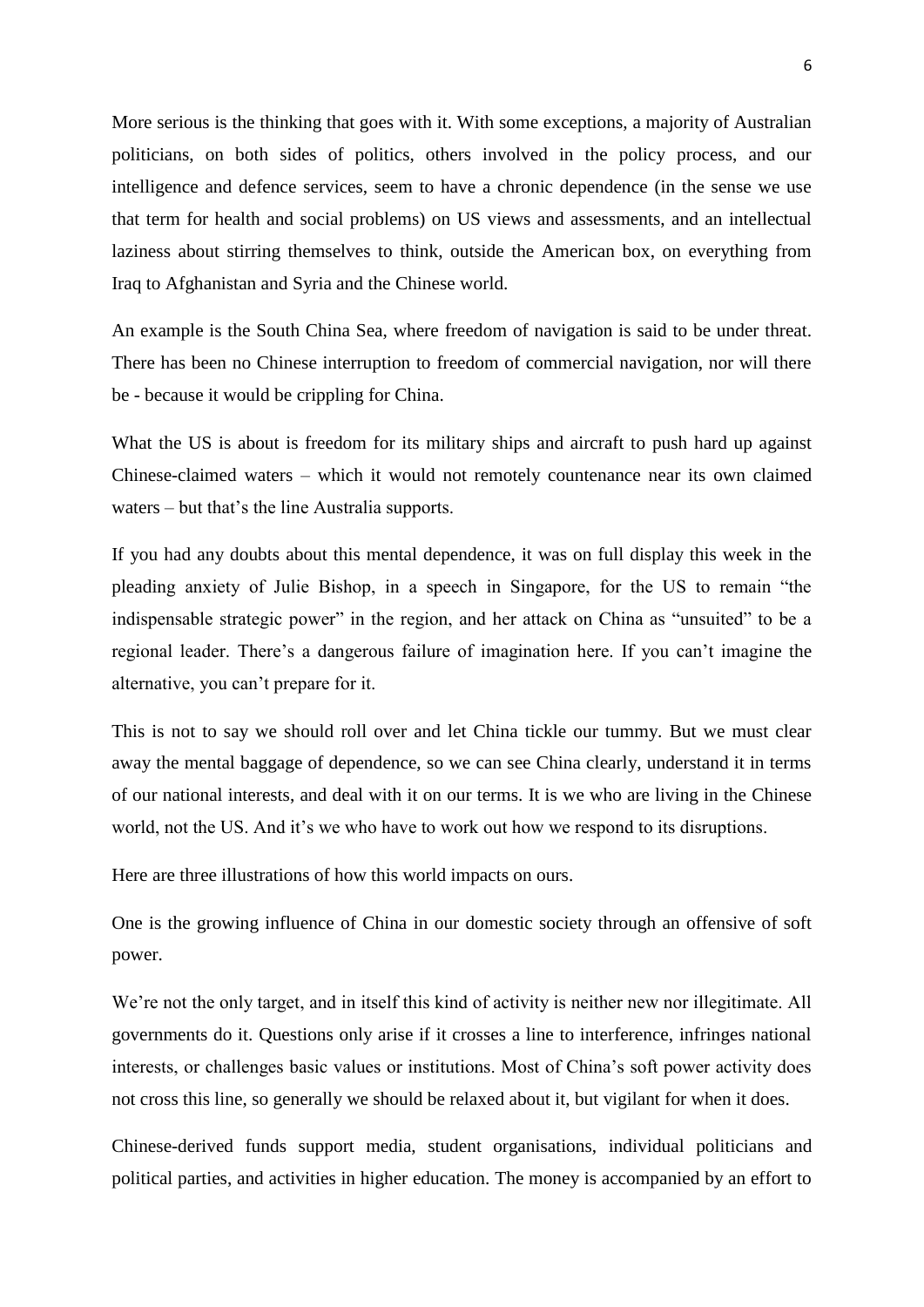determine what is and isn't said about China in public discussion, university teaching and the media, and to generate uncritical Australian approval of China's government and its foreign policies.

Chinese diplomatic and consular officials have fronted universities and other institutions to object to particular actions or decisions, with the suggestion that "China" will not be happy if these are not changed or reversed. Nationalistic media in China have attacked as "paranoid" Australian politicians who have questioned Chinese influence-buying.

Where this gets tricky is that ethnic Chinese communities are among the primary targets. But by no means are they the only ones – [Sam Dastyari](http://www.abc.net.au/news/2016-09-06/sam-dastyari-apologises-for-chinese-bill-deal/7819464) is not Chinese, nor are the other politicians who have accepted benefit directly or indirectly from China; nor the ABC, whose arrangement with China, initially unsupervised, [had it broadcasting](https://www.theguardian.com/media/2016/apr/15/abc-rejects-criticism-its-chinese-web-portal-bows-to-beijing-censorship) China-censored material into China in the name of Australia.

Some media over the past year have dramatised the ethnic Chinese issue and, even if unwittingly, engendered anti-Chinese sentiment, and distress for many Australian Chinese.

I've spent a considerable part of my life urging Australia to be open to Chinese and other Asian immigration and ideas and influences, and I love the great churning of East and West you see now, in families you know, or in the street, or on public occasions. And I don't want to see this derailed or despoiled by Sinophobia. But discuss it we must.

Chinese agencies or local associates now have near-monopoly control of Australia's Chineselanguage print and broadcast media and censorship of its content, and heavy influence in major online Chinese media.

A [recent study](http://www.australiachinarelations.org/sites/default/files/1609%20Australia-China%20Relations%20Institute%20Publication%20-%20Chinese-language%20media%20in%20Australia%20Developments%2C%20challenges%20and%20opportunities_0.pdf) has found that when there are differences between Australia and China on matters touching national pride, sovereignty or territoriality, online Chinese-language media actually respond with both official Chinese positions and populist nationalist sentiments:

*… thereby tending to position the Chinese migrant community at odds with mainstream Australian society.*

This, the report suggests, has the potential to affect social cohesion.

Chinese people are free to access English media, but evidence suggests many if not most students and other recent arrivals from China live mainly in the Sinosphere and tend not to. A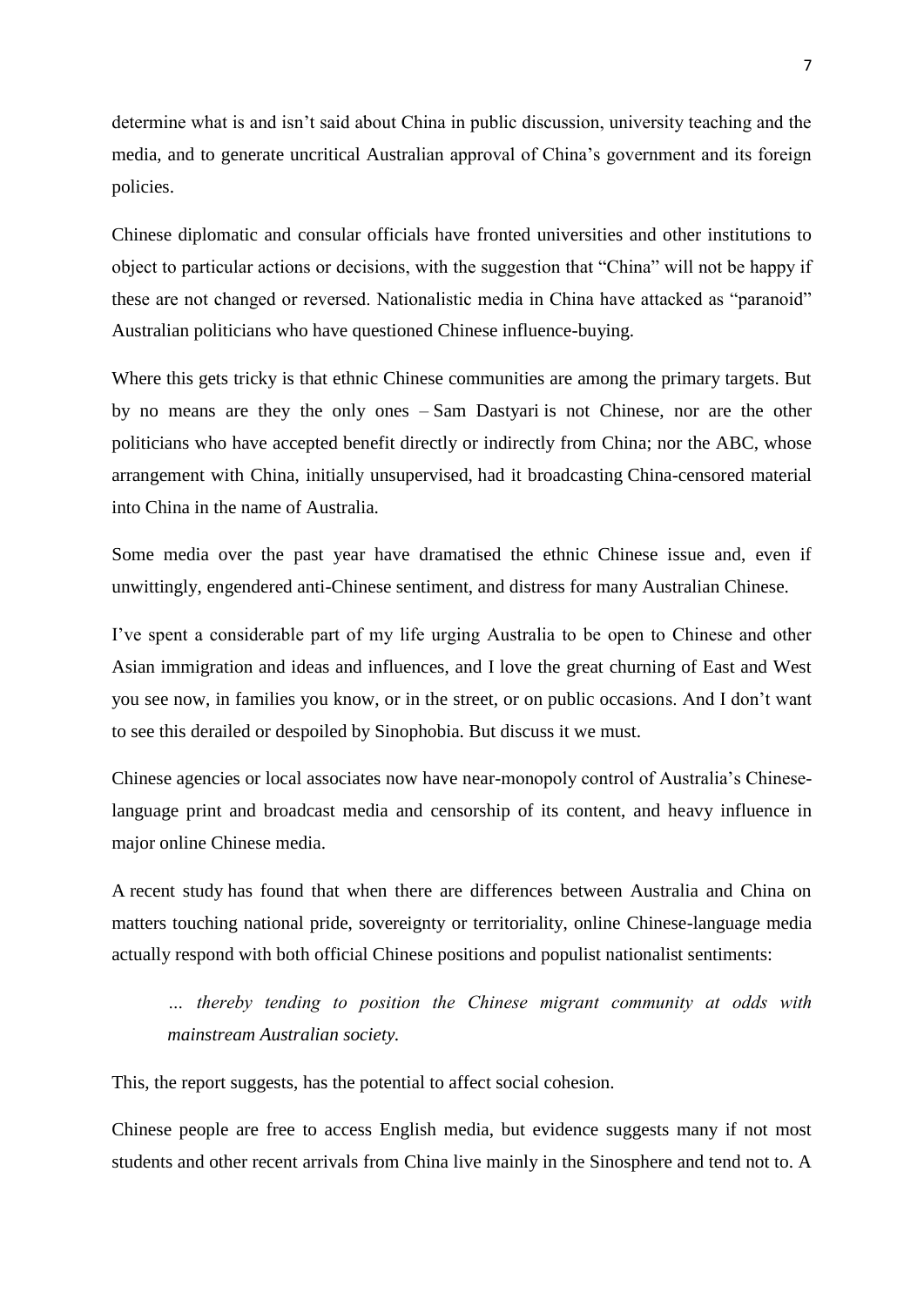filtered view of Australia and its political system and a censored view of China which Chinese language-media presents are not in our interests or those of Chinese audiences.

Another focus is Chinese students, who make up [more than one-third](http://www.iie.org/Services/Project-Atlas/Australia/International-Students-In-Australia#.WMiF1RKGN0I) of total international enrolments. There are several dozen Chinese student associations across the country, with different agendas and often in conflict. But through its consular officials, China directs or controls many if not most of them, and through them exercises surveillance, and at times coercion.

This is not what we want the experience of our international education to be, and, given the values of the government on whose behalf this surveillance is conducted, not in our national interests.

Chinese President Xi Jinping has been explicit about aims, for example calling on "all Chinese" overseas, making no distinction between China and foreign citizens, to "unite" and work in the cause of China. This is unwelcome and distressing to many from earlier generations of Chinese settlers in Australia who simply want to be Australian, and can be troubling and divisive also for many who have only recently left China.

Amplifying this influence is the inflow of very significant sums of money from China. This includes billions in suspicious financial transactions, or black money, which the Chinese government is [trying to stop.](http://timesofindia.indiatimes.com/world/china/China-steps-up-crack-down-on-black-money/articleshow/55755935.cms) But clean money or black, this money pit has become a significant [factor of influence](http://www.michaelwest.com.au/house-prices-surge-on-china-black-money-authorities-dither/) in various sectors of Australia's economy and society.

Whether directed at all Australians, Chinese-Australians or ethnic Chinese temporarily in Australia, this offensive, on behalf of a non-democratic party state, is a challenge to the Australian government.

It brings Australian and Chinese national interests, and values, into direct contention, challenging fundamentals of our society including freedom of speech and the media and inquiry, and even our political system itself – [a theme](http://chinamatters.org.au/wp-content/uploads/2016/09/Session-III-Discussion-Paper-1.pdf) in current official Chinese discourse on Western democracy.

And for Beijing to suggest Australian citizens of Chinese descent should unite and serve China is a direct challenge to Australian sovereignty. In these ways, it has clearly crossed the line.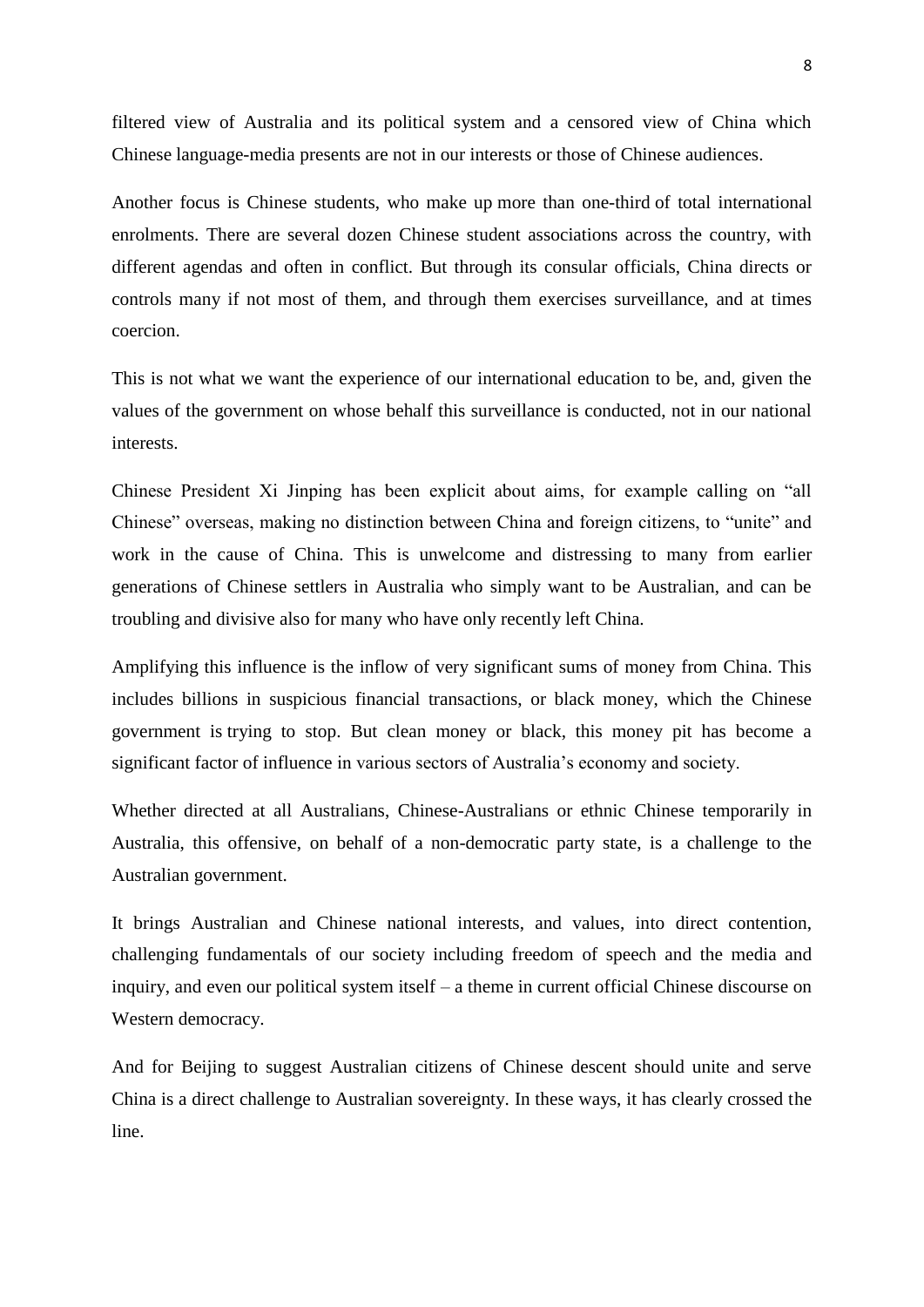We have to manage it, looking to the interests and cohesion of the whole community, and the preservation and enhancement of a close working relationship with China. There is no way the US or ANZUS are the slightest use. It can only be done if we are close enough to have voice and influence in Beijing.

A second illustration concerns our close neighbours in Southeast Asia, and an Australian view that most – if not all – Southeast Asian countries openly or privately favour the US in its contest with China.

That view received a jolt in October 2016 when Philippines President Rodrigo Duterte [visited](http://edition.cnn.com/2016/10/20/asia/china-philippines-duterte-visit/)  [Beijing,](http://edition.cnn.com/2016/10/20/asia/china-philippines-duterte-visit/) claimed the Philippines was "separating" from the US, came home with a fistful of economic agreements, and reached some understandings enabling Philippines fishing to resume around the disputed Scarborough Shoal in the South China Sea.

Shortly after, Malaysian Prime Minister Najib [went to Beijing](https://www.theguardian.com/world/2016/nov/01/malaysia-najib-razak-defence-deal-china-beijing-visit) and came home with multibillion dollar deals, including four naval vessels – the first purchase of Chinese-made military equipment in Malaysian history – and funding for a new East Coast railway.

Next off the rank [was Vietnam,](http://english.vietnamnet.vn/fms/government/171226/vietnamese-defence-minister-meets-chinese-counterpart-in-beijing.html) something of a fancied anti-China favourite of the US. In January, the general secretary of the Vietnamese Communist Party and the defence minister went to Beijing. They not only signed 15 agreements on co-operation but reached a highlevel agreement to manage maritime differences and protect peace and stability in the South China Sea.

That's three of the four Southeast Asian claimants in that disputed sea moving a little way towards China.

Other, less dramatic developments demonstrate the growing spread of the Chinese world. For example, in Indonesia, despite public spats with China and longstanding suspicion of it in significant parts of the population, China in 2016 surpassed the US as source of foreign investment in infrastructure.

Or in Laos. At the end of 2016, [construction began](http://www.railwaygazette.com/news/infrastructure/single-view/view/construction-starts-on-china-laos-railway.html) on a railway to the Chinese border, part of a link that will ultimately connect Singapore with China and into the intercontinental grid that in January this year saw the first freight train from China roll into London – in half the time it would take by sea.

You see the economics. You can imagine the political dividends.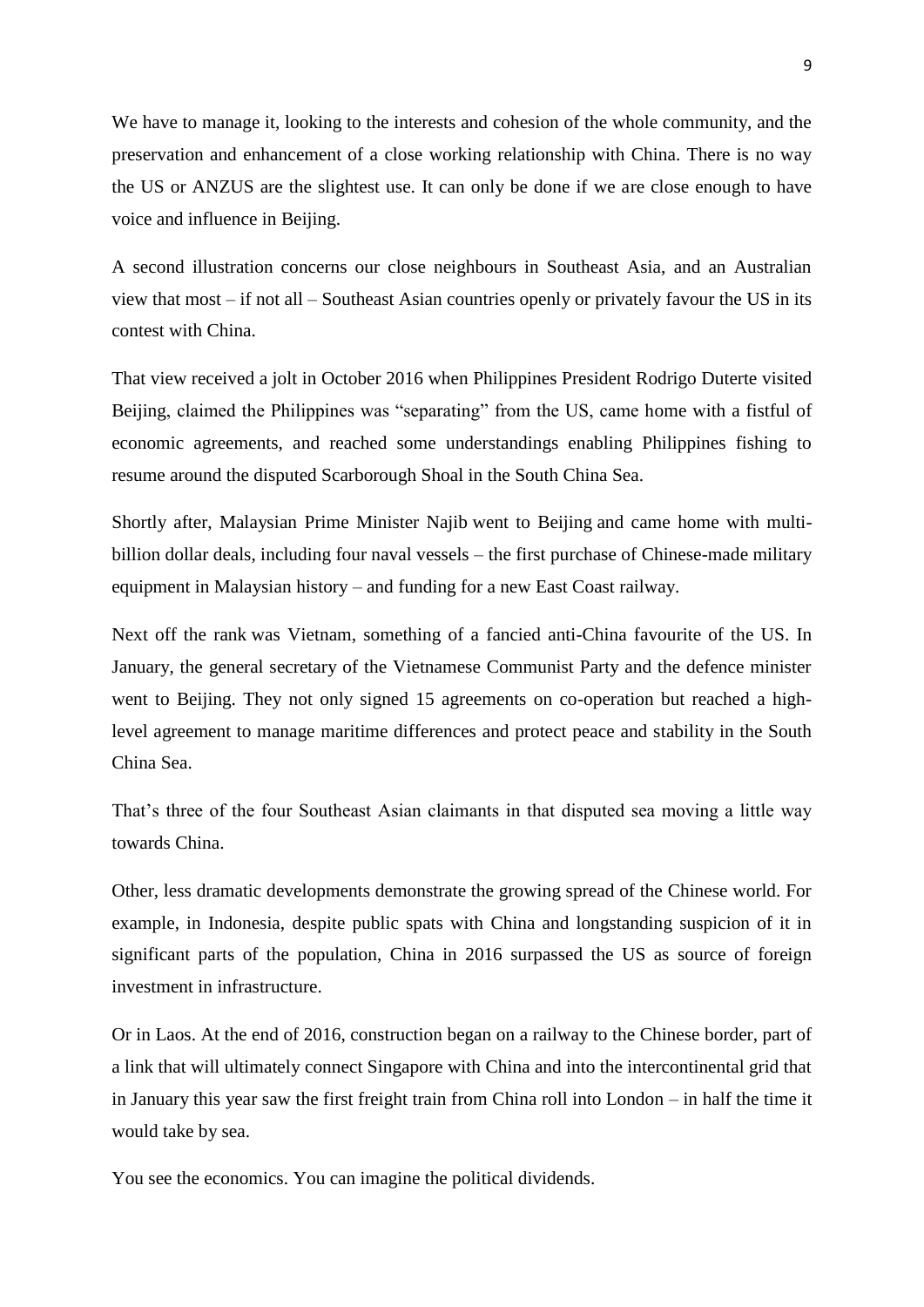None of this means these countries are exclusively casting their lot with China. What it does mean is that if the US bugle sounds for lining up against China, they will not be bringing up the rear.

Southeast Asian governments still want the US when it is beneficial and not disruptive, and they do not want military conflict between the US and China. But while they each have differences with China, there are significant shifts in China's direction.

These trends challenge the Australian view of the geopolitics of our neighbourhood.

A third illustration is that China is busily going about a new international architecture that constitutes a momentous challenge to the established Western and US dominated rules-based international order. In 2016, US President Barack Obama [declared:](https://www.washingtonpost.com/opinions/president-obama-the-tpp-would-let-america-not-china-lead-the-way-on-global-trade/2016/05/02/680540e4-0fd0-11e6-93ae-50921721165d_story.html?utm_term=.850993c84f0d)

*The world has changed. The rules are changing with it. The United States, not countries like China, should write them.*

China is one of many countries that have urged more inclusive, representative and equitable rules. But China has also said it is not seeking to overturn the existing order, only to reform it.

However, China's real answer to Obama's proposition is in the regional arrangements it has been working on with its immediate neighbours, particularly in Southeast Asia, and since 2013 the [One Belt One Road project,](https://theconversation.com/china-will-need-to-be-more-transparent-to-achieve-its-development-goals-67464) a grand design of [such scale and reach](http://www.aph.gov.au/About_Parliament/Parliamentary_Departments/Parliamentary_Library/pubs/BriefingBook45p/ChinasRoad) that I suspect only China, in the present age, could have conceived it.

Through massive infrastructure development and funding, this project would, in effect, reorder and redirect the flow of trade, investment, finance, energy, communication and transport including ports, roads and railways, between China and Europe, Russia, the Middle East, Central and South Asia, and Southeast Asia and the Pacific.

China is [funding this](http://johnmenadue.com/blog/?p=9261) with its two policy banks, which already hold more assets (US\$1.8 trillion) than the combined sum of the assets of all the Western-backed multilateral development banks; and with two new global development banks including the Asian Infrastructure Development Bank (the AIIB) (another US\$100 billion); and with a Silk Road Fund, a Green Silk Road Fund, a China-ASEAN Fund, a South-South Climate Fund and a South-South Development Fund, and a dozen other funds for Eurasia, Latin America and Africa (yet another US\$100 billion).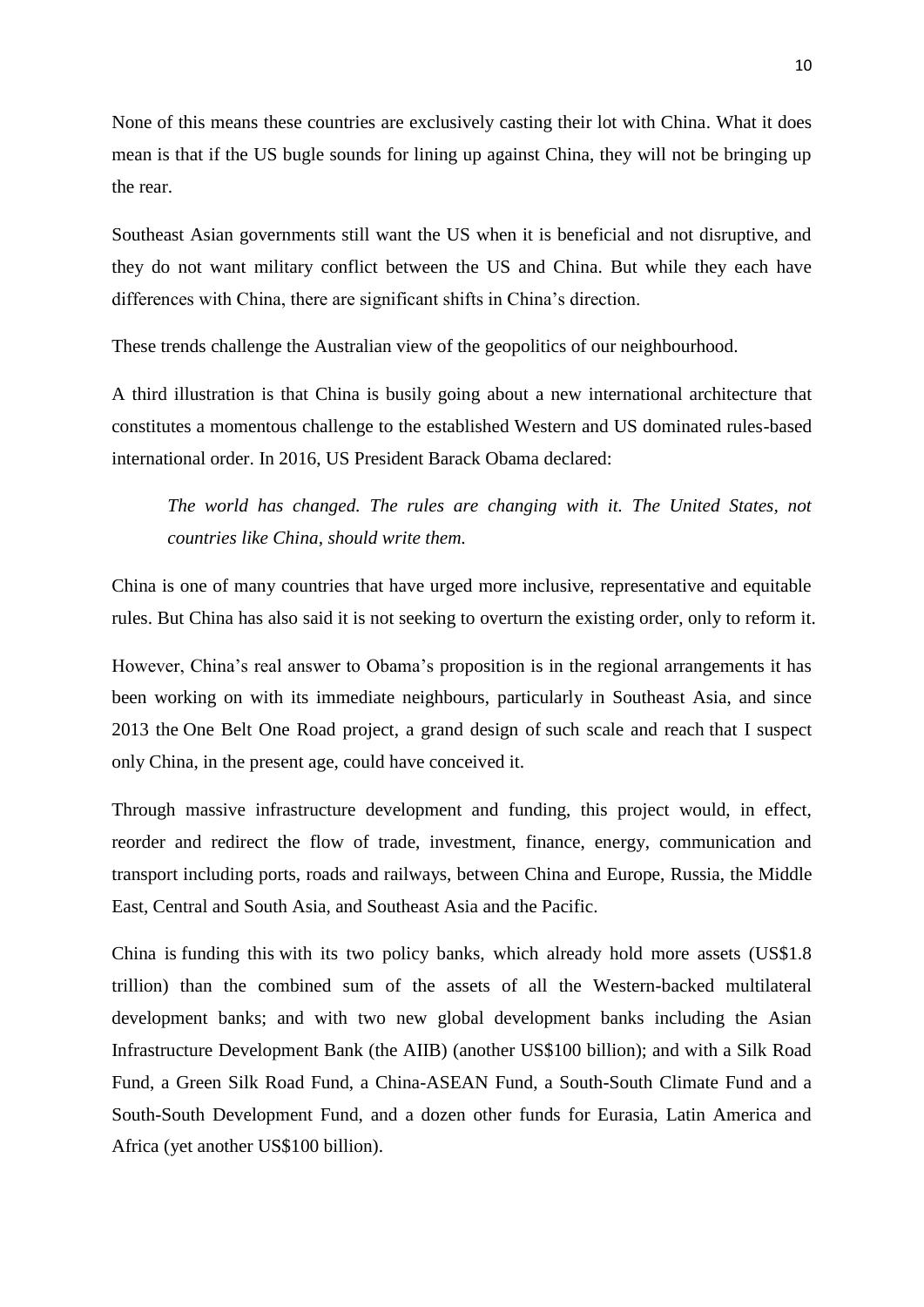As of July 2016, there were more than 900 contracts in place or under negotiation, with an investment value of more than US\$900 billion.

Where the Vasco da Gama era had effectively interdicted existing intra-regional trade flows in Asia, redirecting them to Europe as centre, this project would turn that on its head. It's been likened to America's [Marshall Plan](http://www.history.com/topics/world-war-ii/marshall-plan) in post-war Europe, perhaps even with comparable centripetal force.

Critics rightly point to false starts, funding challenges and questions about China's commitment to incorporating social and environmental factors. But there's no doubting China has moved decisively into rules making, on a scale that is potentially game-changing for the international order.

The rules question has exposed the unworkability of Australia's formulaic comfort of never having to choose between the US and China. When Australia was invited to become a founding member of the AIIB with an opportunity to be involved in making its rules, and the US sought to prevent us, we skipped from foot to foot trying not to choose, then chose China.

It was just economic, we said. But the lesson, which is surely political, is that there are issues on which we must choose China.

However, the big issue for Australia in the Belt and Road is not just the economic opportunity. It's that whether China's grand design is ultimately for the general good depends on the degree of its accommodation to principles and liberal ideas evolved within the existing international order and embodied particularly in the UN.

That makes a goal, for Australia, of close involvement with China's rules-making not an idle option – but fundamental.

## **A new foreign policy for a new age of disruption**

When you pile all these issues up there's a formidable case for a fresh approach to foreign policy.

On one side we have a rogue US president. And in place of order, we have disarray, unpredictability, protectionism, isolationism, great-nation chauvinism, and a leader who appears ignorant of the world outside America, and of how painstakingly we came to even have an international order.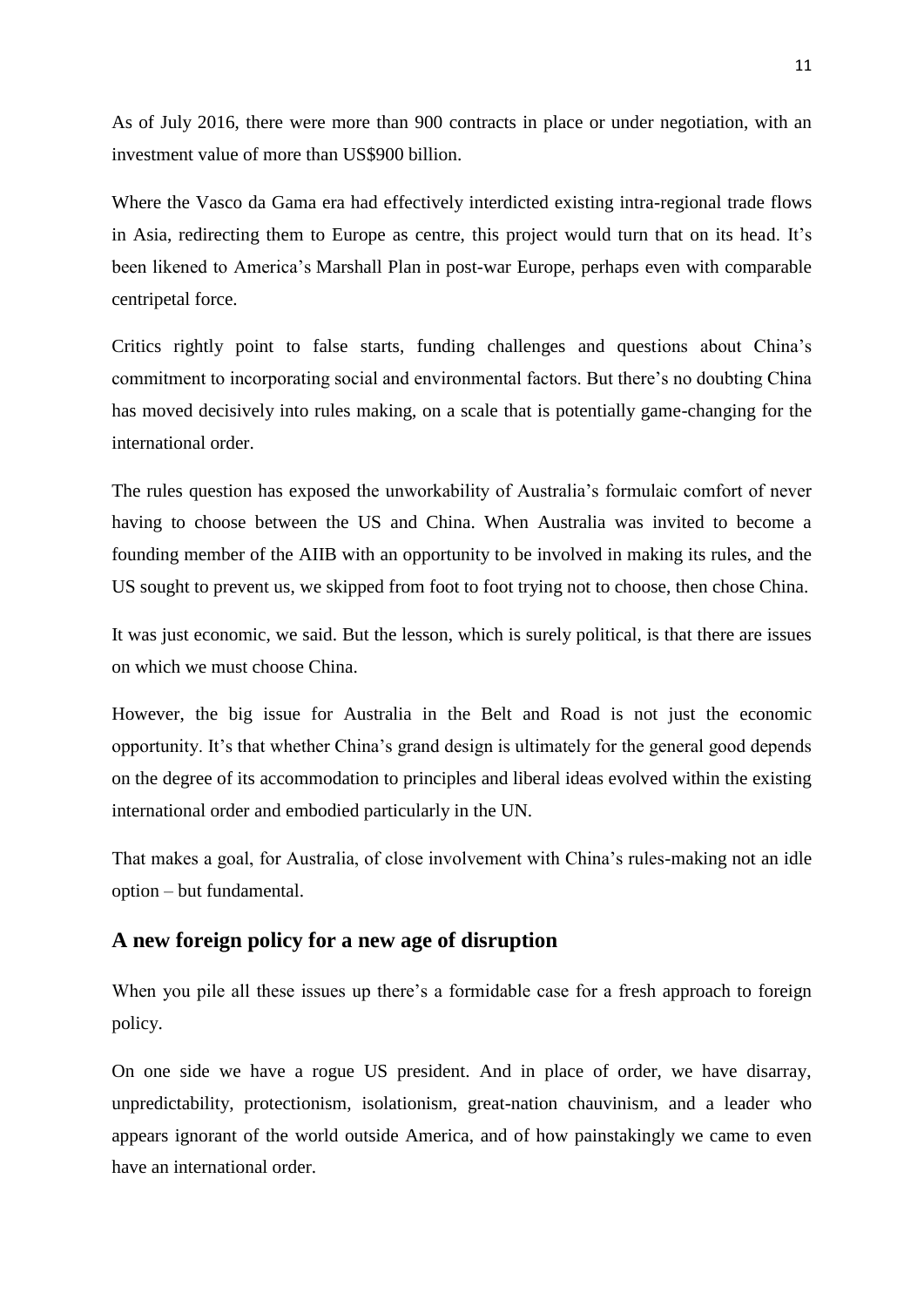We have a president whose relations with Russia appear to have compromised the US democratic process. Who deals in bullying and lies. Who has played with profoundly serious international issues, like Japan and South Korea getting nuclear weapons, or the future of Taiwan, or trade war, or military brinkmanship with China.

On the other side we have all the issues of China, the nature of its values, the Chinese world, and China's assertion of primacy in East Asia and a sphere of influence in its front and back yards.

A reorientation of foreign policy to meet these two disruptive developments ought not to be difficult. But it will be, given the idées fixes of our politicians and their intense preoccupation with domestic politics [over policy of any kind](http://news.nab.com.au/nab-chairman-ken-henrys-speech-at-ceda/) – not just foreign policy.

Since becoming prime minister, Turnbull has made only one dedicated visit to China, and one other to attend the G20. Since the election of Trump, he has met the Chinese president only at the APEC meeting in Lima. Meeting in the wings of gatherings like the G20 or APEC is no way to run a critical foreign relationship.

Here is what I propose for a durable foreign policy in this age of disruption – with a commitment to democratic values, and a dedication to the idea and the institutions of multilateralism.

**One**. China must be given the highest priority. Many analysts, and Xi himself, have suggested China currently offers more prospect for stability, predictability and continuity internationally than any other major player.

Given the non-democratic nature of the Chinese party state, this is a disconcerting irony. But a screaming priority for Australia must be to encourage, buttress and if possible enlarge China's resolve to continue this way. If it does not, we are done for. For this, we need a relationship of such propinquity that we can be a frequent, sought and heeded voice in Beijing.

To achieve that we must mobilise as much political attention and diplomacy as we can, including the sustained attention of political leaders, and diverting resources back to the policy and diplomatic capacity of the Department of Foreign Affairs and Trade.

Forget business as usual. This is about building trust and influence. Only through this can we hope to tackle the issues of relationship management and the Chinese world.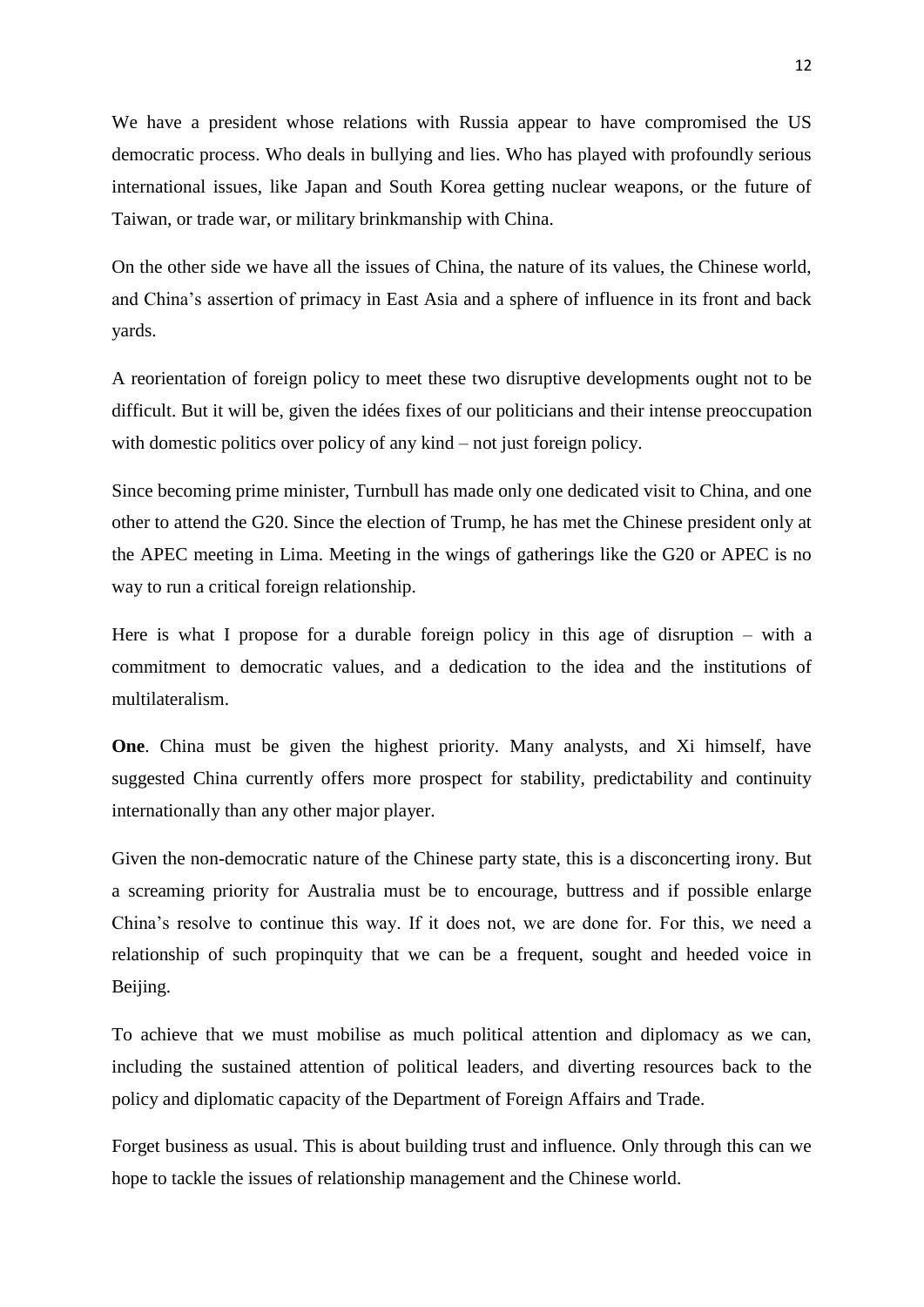We must find ways into engagement with the Chinese decision-making process, with initiatives of core interest to China itself and not trivia, shopping lists or special pleading. One that should be up-front and immediate is the fallout from Trump.

Despite China's restrained response, it must be internally gasping at the turn in American politics. There is nothing anti-American in Australia being a "friend at court" in Beijing, helping to interpret Trump, working with China, together with other Asian countries, on constructive, conflict-avoiding strategies against disaster.

Two other core interests of China are Asia-Pacific trade agreements, and climate change, on both of which it is offering leadership – although I'm not holding my breath for Australian government action on the latter.

And there's One Belt One Road. We need a strategy to offer support, facilitation and participation in this, and a regular head-of-state or government consultative arrangement. This would assist Australia to take advantage of the economic opportunities, but more, it could help get us into a deeper relationship with China as strategic partner.

**Two**. A new and higher priority for China must relate to the rest of our neighbourhood. We must refocus on Asia as our primary geostrategic habitat – Japan, Korea and India, and particularly Southeast Asia. In Australia's devotion to America's wars in the Middle East, Southeast Asia has slid from the front of its mind.

We must now reignite the regional activism and the seeking and building of new forms of regional collaboration we had in the 1980s and 90s – which at that time showed our diplomacy could be smart, subtle and successful – with three principal goals.

The immediate one is to better understand Southeast Asians' thinking on America, and work alongside them on the good as well as the troubling, and on mitigating any negative effects of Trump's policies. Another is to engage closely with them in their relations with China, and include them where possible in ours, because we can all be more effective working collaboratively.

And, for the long term, we must head once more in the direction of what Keating called finding our security in – not from – Asia.

**Three**. An elevated relationship with China need not and must not be at the expense of relations with the US. But we must get the US right. It's been a valuable and valued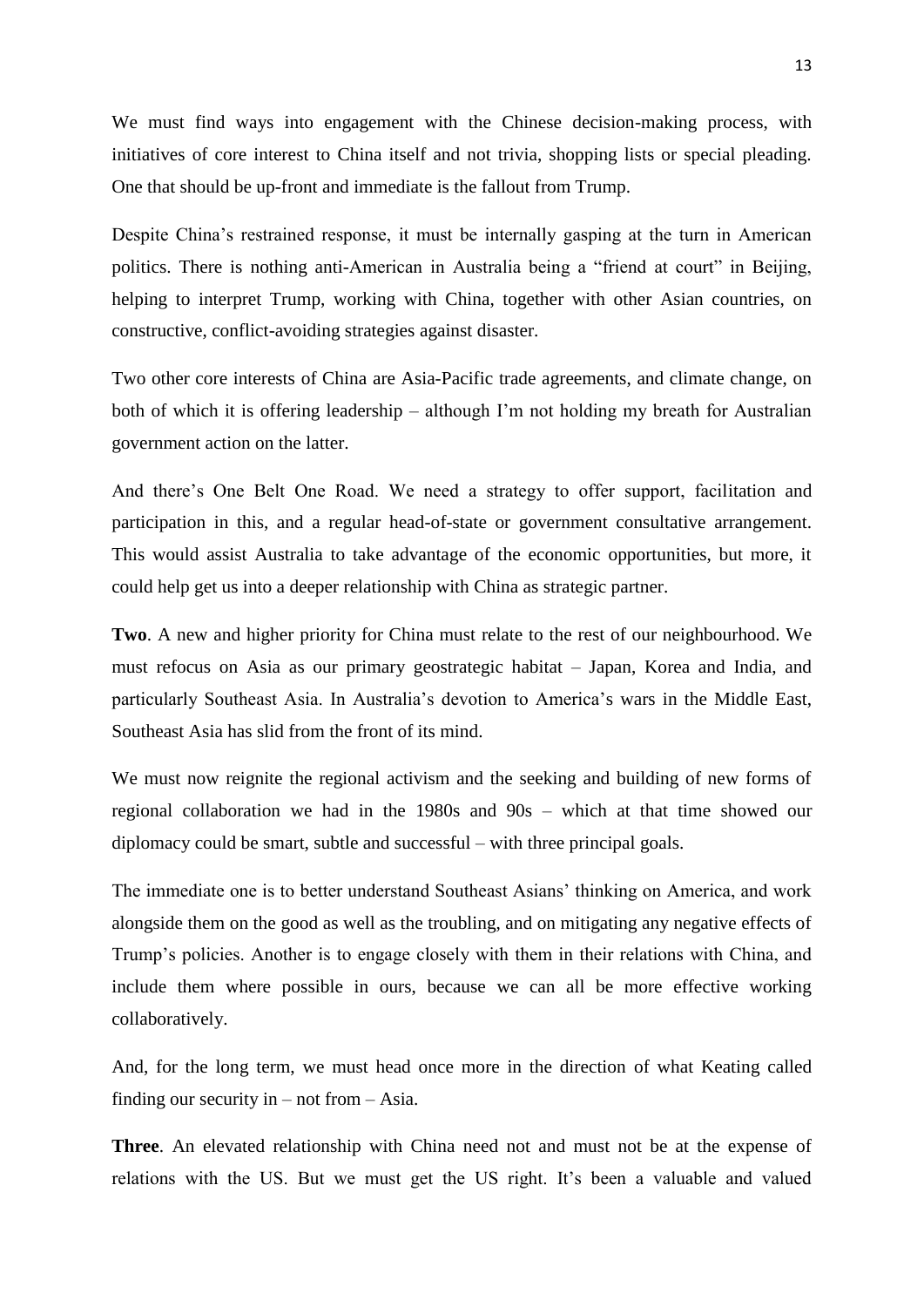relationship, and I agree with those who say we must try to stay close, using whatever political and diplomatic influence we can to try to head off damaging Trump outcomes.

But Trump is a moment of opportunity to see the fallibility of dependence and adopt once more a foreign policy of independence within that relationship. We've had that in the past.

James Curran, [in a book](https://www.lowyinstitute.org/publications/fighting-america) published last December, Fighting With America, uses the term "self-reliance", which may have greater utility, since "independence" is so routinely maligned as rejection of the US alliance, anti-American and even treason.

But whatever we call it, self-reliance must entail withdrawal from military engagement in the Middle East and from collaboration in containment of China, and rejection of any further involvement in US policies that are not in our interests, violate our values, deflect us from our primary geostrategic region, and/or threaten the stability and security of our world.

It requires untangling defence entanglements which have the potential to involve us in a US conflict, including the US marine base in Darwin and the [use of Pine Gap](https://theconversation.com/fifty-years-on-pine-gap-should-reform-to-better-serve-australia-65650) for purposes where Australian interests do not align with America's.

This may seem hard, but it's possible. The subtitle of Curran's book is:

*Why saying 'No' to the US wouldn't rupture the alliance.*

And he adduces much evidence to prove it.

At about the same time as Curran published that book, John Menadue (once private secretary to Whitlam and later head of his Department of Prime Minister and Cabinet), ran a [series of](http://johnmenadue.com/?tag=series-no)  [articles on his blog](http://johnmenadue.com/?tag=series-no) detailing numerous episodes in history when Australia has said "no" to the US, all the way back to the conservative Menzies government in the 1950s, without rupturing the relationship.

And not just "no" to this or that issue, like the AIIB, but "no" to the whole assumption of a dependent relationship that does not place our own interests first. We can do so now if we wish.

Four. A refocused foreign policy must be led in person by the prime minister, in Asia generally but above all in China, on the ground, face-to-face, proactively and frequently, supported by senior ministers.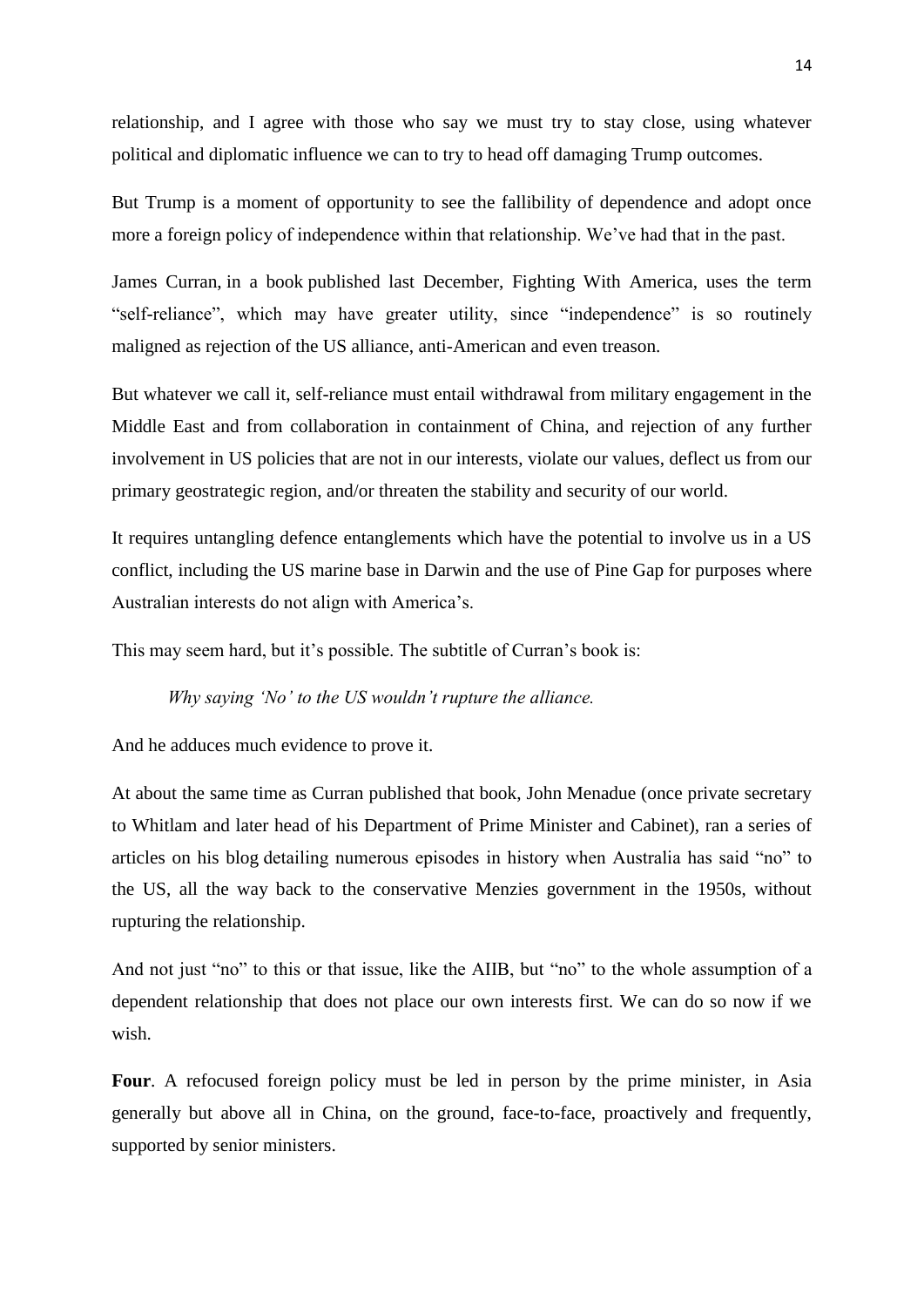That's a huge commitment, which demands a level and frequency of access that competes with other priorities of Chinese trying to run a country of 1.4 billion and a visionary project that spans the globe. But the stakes are Australia's future, and if the government is content to sit on its hands, we must not sit on ours.

The platforms we have in place for China have failed to engage the prime minister, so what do we do? Government and opposition must be pushed, from several directions.

Those many in business who see the issues must caucus together and use their influence with Canberra. And the many foreign policy specialists who have renewed public calls for an independent or self-reliant foreign policy in recent months must organise to mobilise public opinion, press their case in Canberra, and collaborate with business.

I think we also need an independent, high-level, high-powered Council on Foreign Relations to generate an informed critical mass and force attention to the issues.

We should also support two new proposals for high-level mechanisms specifically with China to focus government attention and assist in driving policy. One is in a [joint report](http://press-files.anu.edu.au/downloads/press/n2068/pdf/book.pdf?referer=2068) to the Australian and Chinese governments by the ANU and an influential think-tank in Beijing, which recommends an Australia-China Commission, similar to the Australian-American Fulbright Commission. This seems to have stalled in Canberra, and we must urge its implementation.

Another is from China Matters, an independent forcing-house for ideas on China relations, which is already engaging senior government officials on policy discussion. [In a book](https://www.blackincbooks.com.au/books/china-matters) to be published this month, the authors advocate a somewhat different but complementary national peak body with a mandate to advance the Australia-China relationship in an unpredictable and challenging environment.

And I have suggested a new consortium of Australian and Asian think-tanks to collaborate in drawing our respective governments into intellectual and policy engagement with the challenges and opportunities of the Chinese world.

The message of [German Chancellor Angela Merkel](http://www.huffingtonpost.co.uk/entry/angela-merkel-germany-donald-trump-us-election-warning_uk_582313c5e4b020461a1e8713) after Trump's election should be etched in the annals of Western democracy for the year 2016:

*Germany and America are connected by values of democracy, freedom and respect for the law and the dignity of man, independent of origin, skin colour, religion, gender,*